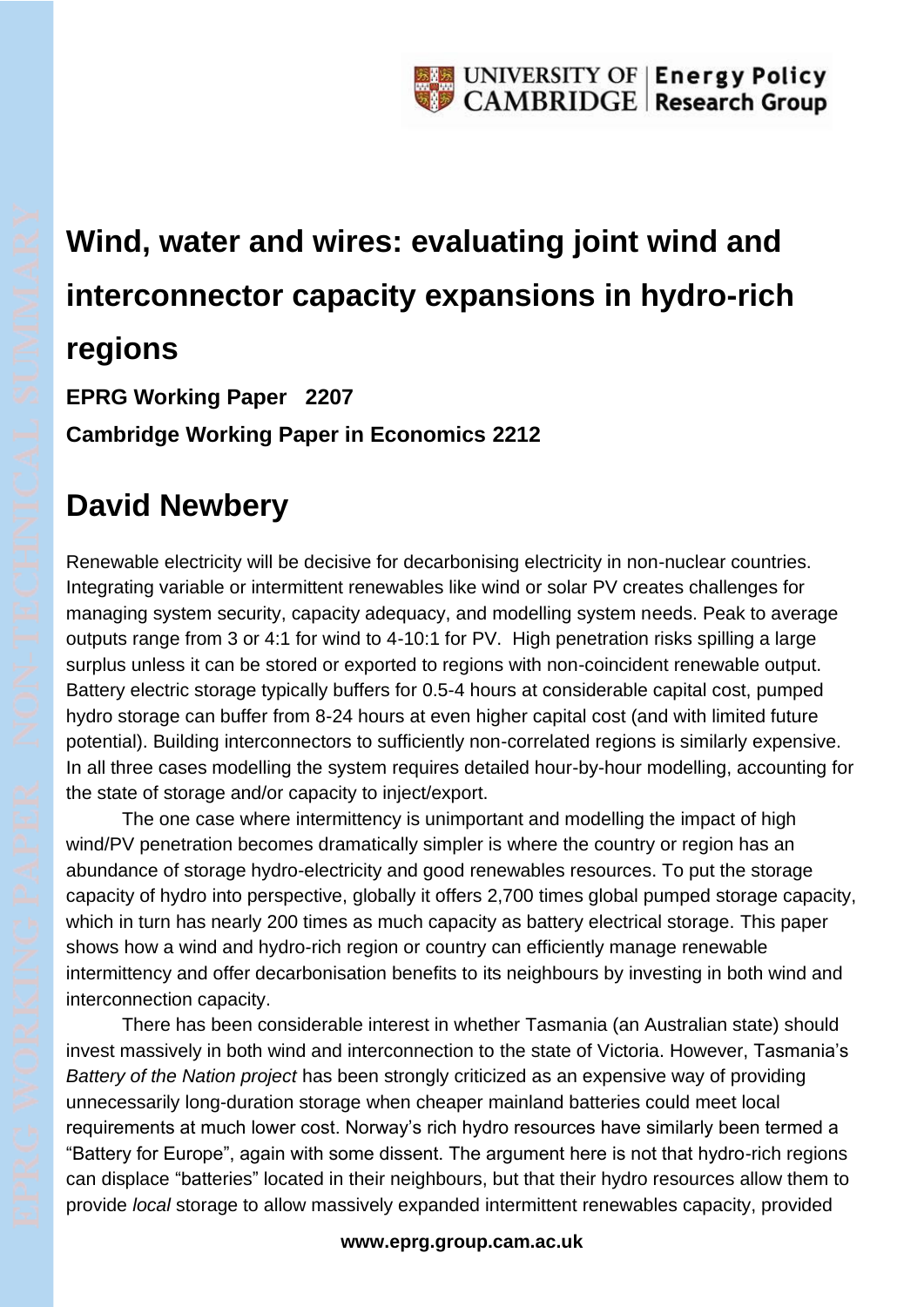# UNIVERSITY OF Energy Policy

they can export the resulting surplus and reduce CO<sub>2</sub> emissions in the neighbour. This paper demonstrates how this may be achieved and how to quantify the costs and benefits of so doing.

The key to the simplification is that stored water in the dams sets a uniform price of water even with complex hydrology and many different dams, as at any moment the hydro generation can be sourced optimally and water values equated (assuming, as is common, that the system is energy, not instantaneous capacity constrained). Given adequate export capacity, intermittency is no longer a problem, so that the main determinant of equilibrium volumes and prices is annual wind and hydro production, avoiding most of the need for hourly simulation of flows into and out of storage. This paper uses a simple spreadsheet model that can give a quick estimate of the impacts of investments in wind and interconnector capacity. It illustrates the considerable simplification this combination of wind and water can provide to understanding system behaviour, in contrast to the rather black box nature of more sophisticated modelling. It offers transparency for an otherwise rather complex system in which uncontrolled variability normally poses considerable modelling challenges.

The Tasmanian case is also instructive as its proposed investments would have to overcome a variety of obstacles if it were to rely solely on liberalised market incentives. The viability of investing in more wind depends on the ability to export that wind, while the profit of the proposed interconnector depends on investing in more wind and lowering local prices. Both depend on receiving adequate reward for the carbon displaced on the mainland and any increased mainland consumer benefits from lower prices, which in turn depend on efficient pricing in the wholesale market and for transmission. These are not inconsiderable obstacles, compounded by ownership fragmentation, multiple jurisdictions, and extensive market power. Both investments will either need long-term contracts or state underwriting/ownership to overcome these obstacles in Australia. This paper shows how to estimate these co-benefits in a simple spreadsheet model that determines the overall benefits and their distribution between various parties to provide guidance on how beneficiaries might collectively finance the investments.

To argue for the relevance of this paper, a surprising number of countries (36) provided more than half their generation from hydroelectricity in 2015. In Europe, Norway, Iceland, Austria and Switzerland have more than half their generation from hydro, while eight countries in Latin America have more than 60% hydro, of which the largest are Brazil, Paraguay, Colombia and Venezuela. Some of these countries are connected to neighbours with lower or little hydro resources. Others (China, Canada and the US) have massive hydroelectric capacity where the issue is investing in more domestic interconnection.

Tasmania offers a good example of an isolated region rich in storage hydro and wind resource (capable of meeting all domestic demands) connected to Victoria via the 500 MW DC Basslink. Victoria is heavily dependent on brown coal for generation and with poorer wind resources. The average carbon intensity of generation in Victoria in 2018-19 was 0.89 tonnes CO2/MWh. As Tasmania can (with modest additional investment) generate entirely carbon-free electricity, an extra MWh of exported wind could displace this volume of CO<sub>2</sub>. In 2018 the average capacity factor for three main wind sites in Tasmania was 38% while for two in Victoria